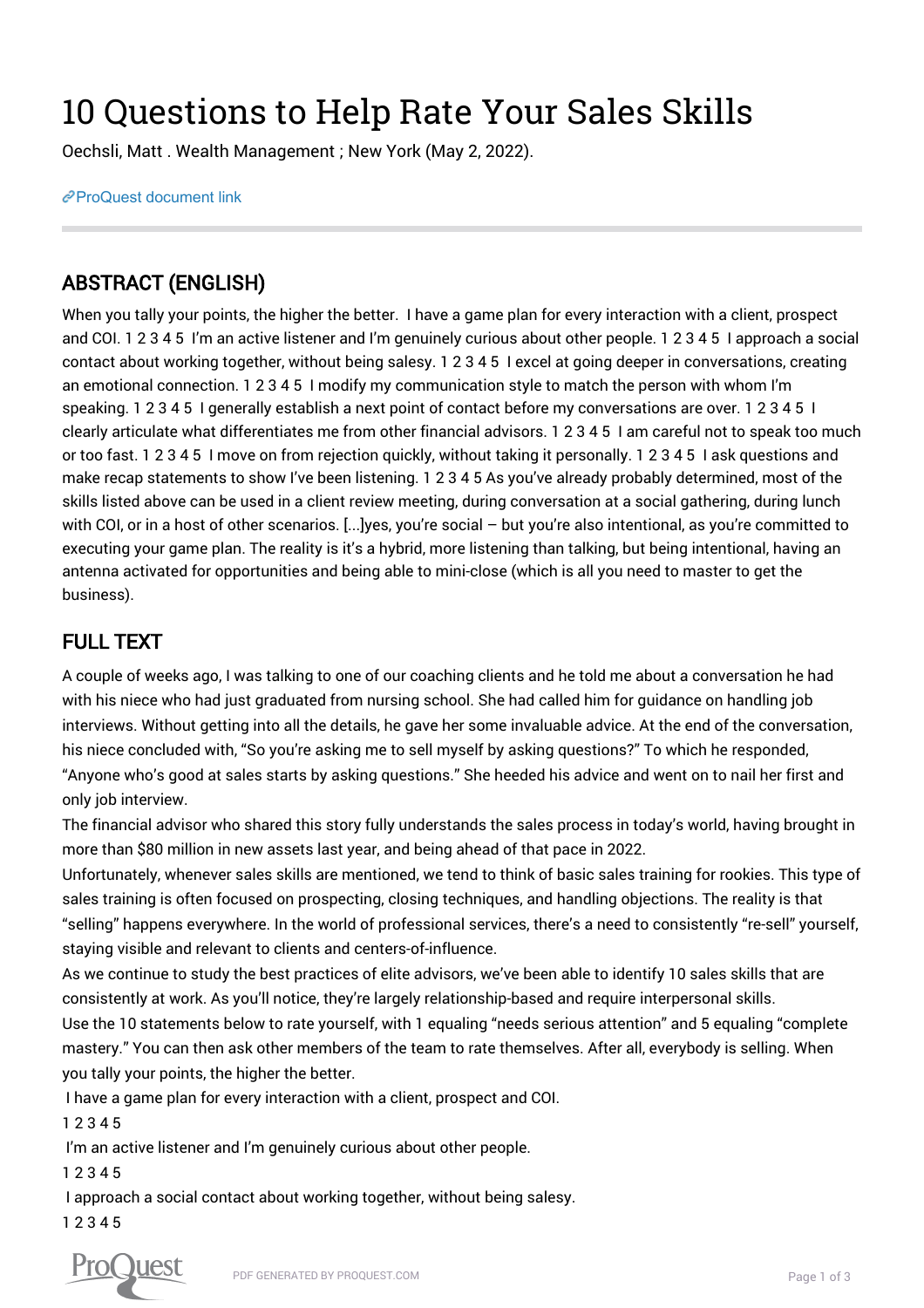I excel at going deeper in conversations, creating an emotional connection.

1 2 3 4 5

I modify my communication style to match the person with whom I'm speaking.

1 2 3 4 5

I generally establish a next point of contact before my conversations are over.

1 2 3 4 5

I clearly articulate what differentiates me from other financial advisors.

1 2 3 4 5

I am careful not to speak too much or too fast.

1 2 3 4 5

I move on from rejection quickly, without taking it personally.

1 2 3 4 5

I ask questions and make recap statements to show I've been listening.

1 2 3 4 5

As you've already probably determined, most of the skills listed above can be used in a client review meeting, during conversation at a social gathering, during lunch with COI, or in a host of other scenarios. The secret is being able to combine relationship building with strategic intent. So yes, you're social -but you're also intentional, as you're committed to executing your game plan.

Some people in sales can develop relationships, but aren't able to land the business that's right in front of them. Others think that selling is all about talking and asking for the business. The reality is it's a hybrid, more listening than talking, but being intentional, having an antenna activated for opportunities and being able to mini-close (which is all you need to master to get the business).

CREDIT: Matt Oechsli

## DETAILS

| Subject:                       | Advisors; Verbal communication            |
|--------------------------------|-------------------------------------------|
| <b>Publication title:</b>      | Wealth Management; New York               |
| <b>Publication year:</b>       | 2022                                      |
| <b>Publication date:</b>       | May 2, 2022                               |
| Publisher:                     | Informa                                   |
| Place of publication:          | New York                                  |
| <b>Country of publication:</b> | United States, New York                   |
| <b>Publication subject:</b>    | <b>Business And Economics-Investments</b> |
| <b>ISSN:</b>                   | 24696269                                  |
| e-ISSN:                        | 24696277                                  |
| Source type:                   | <b>Trade Journal</b>                      |